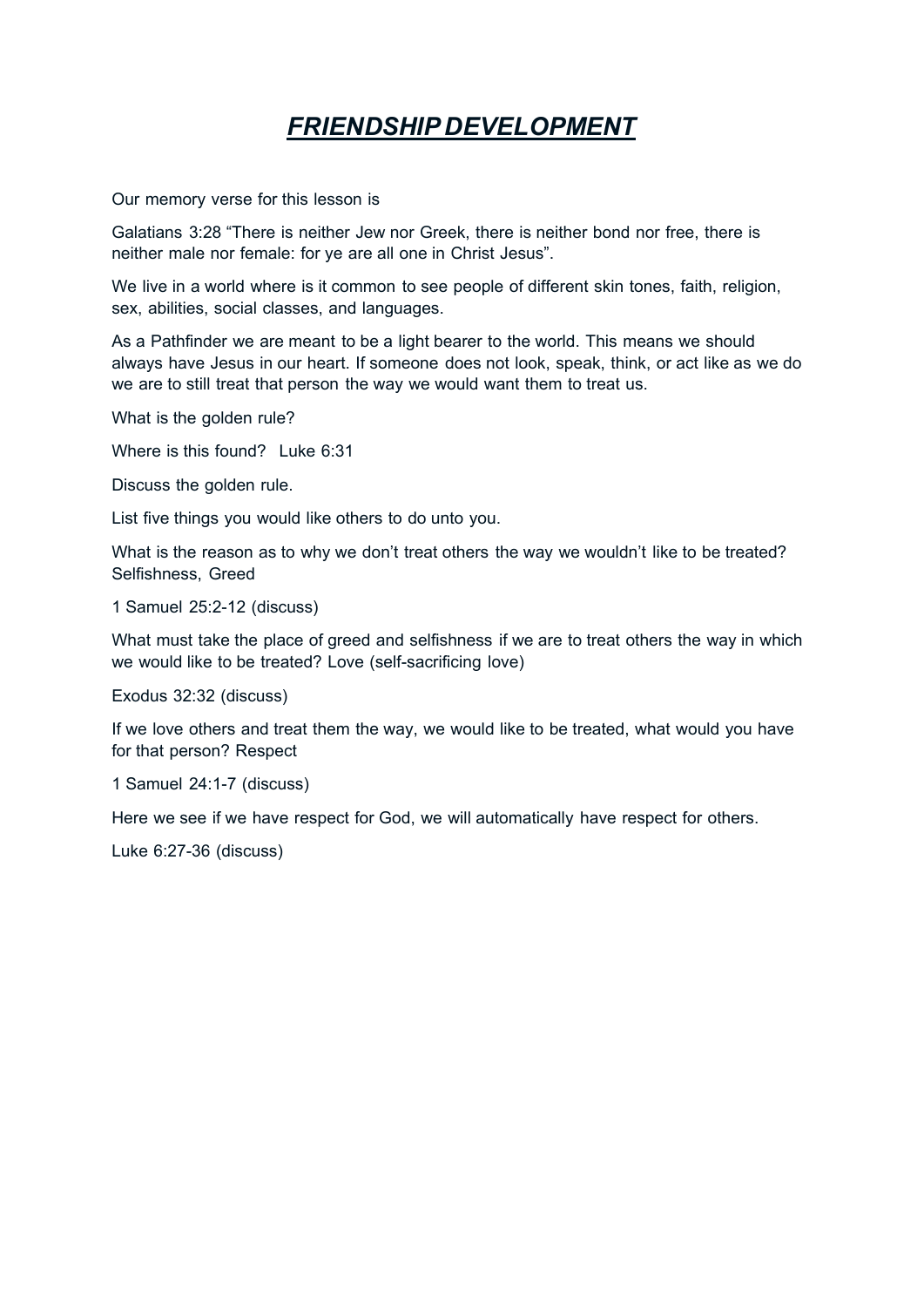## *FRIENDSHIP DEVELOPMENT*

What is the golden rule?

Where in the bible can this be found?

## **LIST FIVE THINGS YOU WOULD LIKES OTHERS TO DO UNTO YOU**

| റ |  |
|---|--|
| ◠ |  |
|   |  |
| 5 |  |

What is the main reason why we don't treat others the way we wouldn't like to be treated?

What must take the place of greed if are to treat others the way in which we would like to be treated?

If we love others and treat them the way, we would like to be treated, what would you have for that person?